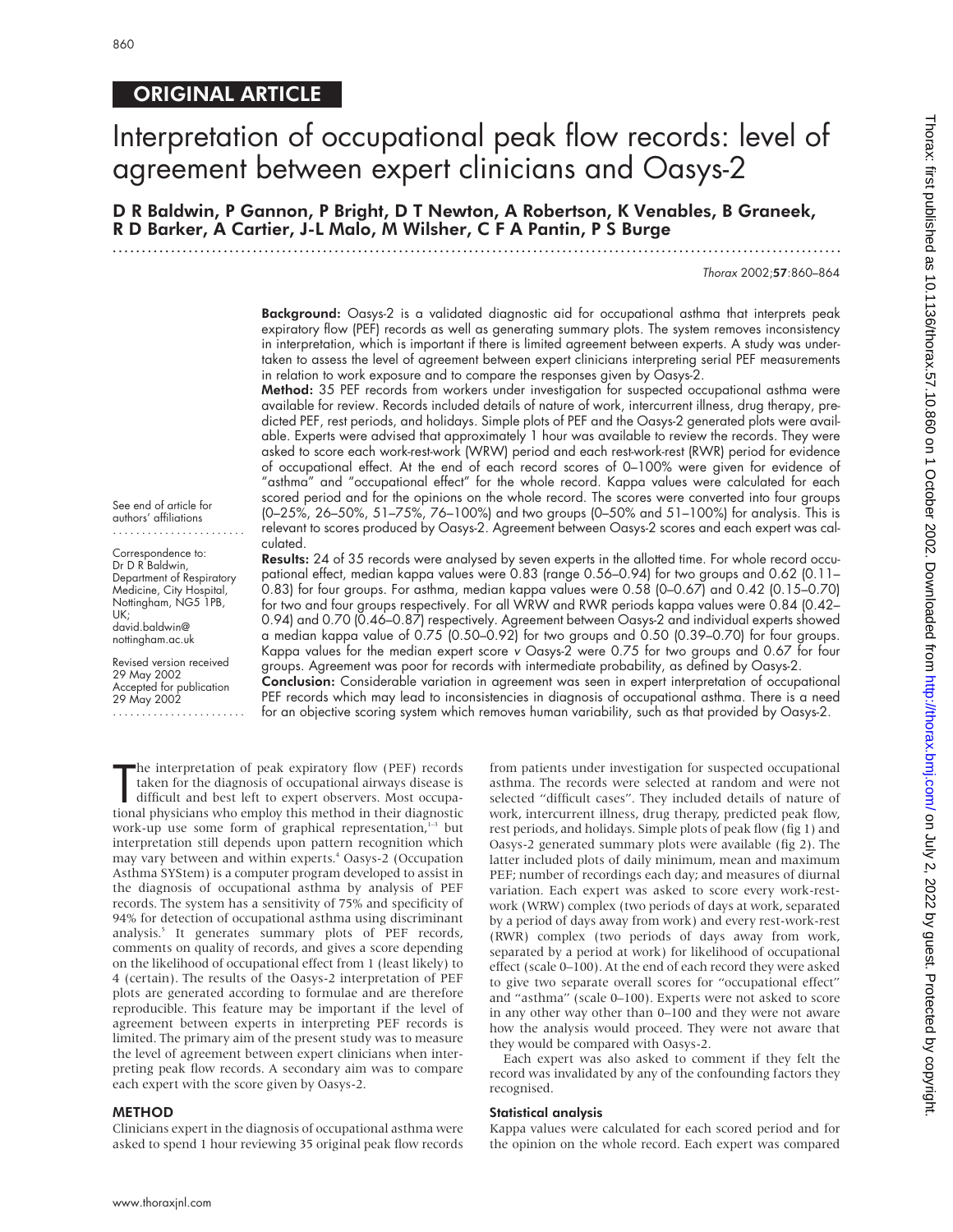

Figure 1 Simple plots of peak flow (half of record). Shaded areas represent time at work.

with others and median values calculated. Oasys-2 gives scores to two decimal places from 1 (no occupational effect) to 4. To allow comparison with the experts' scores they were also converted into percentages using the following formula:

#### $(OASYS-2 score - 1)/3 \times 100$

Two analyses were performed, one with two and one with four groups. Firstly, expert scores were split into two groups (0–50% and 51–100%) which correspond to predictions of occupational effect given by Oasys-2 which equate to a cut off score of 2.5. At this score the positive predictive value of Oasys-2 is 92% and negative predictive value is 80%.<sup>5</sup> Expert scores were also converted into four groups (0–25%, 26–50%, 51–75%, and 76–100%). These scores represent negative, possible, probable, and positive, respectively, and also correspond to different levels of sensitivity and specificity of Oasys-2.4 Median expert scores were generated for whole record occupational effect and these were tested for agreement with the Oasys-2 score by calculating kappa values.

#### RESULTS

#### Agreement between experts

Only two experts were able to score all 35 records within an hour. Eight completed 13 records and seven completed 24. The results are based on the seven experts who completed 24 records.



Figure 2 Oasys-2 plot of the same patient as in fig 1 (complete record). The upper panel shows daily diurnal variation, expressed as percentage predicted. The central panel shows daily maximum, mean and minimum PEF, days "interpreted" to start with the first reading at work and stop with the last reading before work on the next day. Days at work have a shaded background, days away from work a clear background. The bottom panel shows the date and the number of readings each day.

Table 1 shows that agreement between experts for an occupational effect, as shown by median kappa value, was good. However, the range of values is very wide, indicating how inconsistent that agreement was. Kappa values were lower for asthma.

#### Reason for disagreement

Seven records were identified where there were clear disagreements within experts and between the Oasys-2 score. Four of the records were felt to be similar in the pattern of peak flow (low diurnal variation) and it was noted that each expert was consistent in their scoring for these records, even though there was disagreement. For one record where one expert differed from the rest, it was felt that this was a genuine matter of interpretation of the changes in peak flow which were not typical, but could represent occupational effect. A further record was extremely difficult to interpret because of possible confounders with low number of records, variable treatment, and a respiratory tract infection. One disagreement was felt to be a genuine error by the expert. Examples of peak flow records where experts disagreed are shown in figs 3 and 4. The reasons for the poor agreement between experts on occupational effect were found to be consistent with experts either missing changes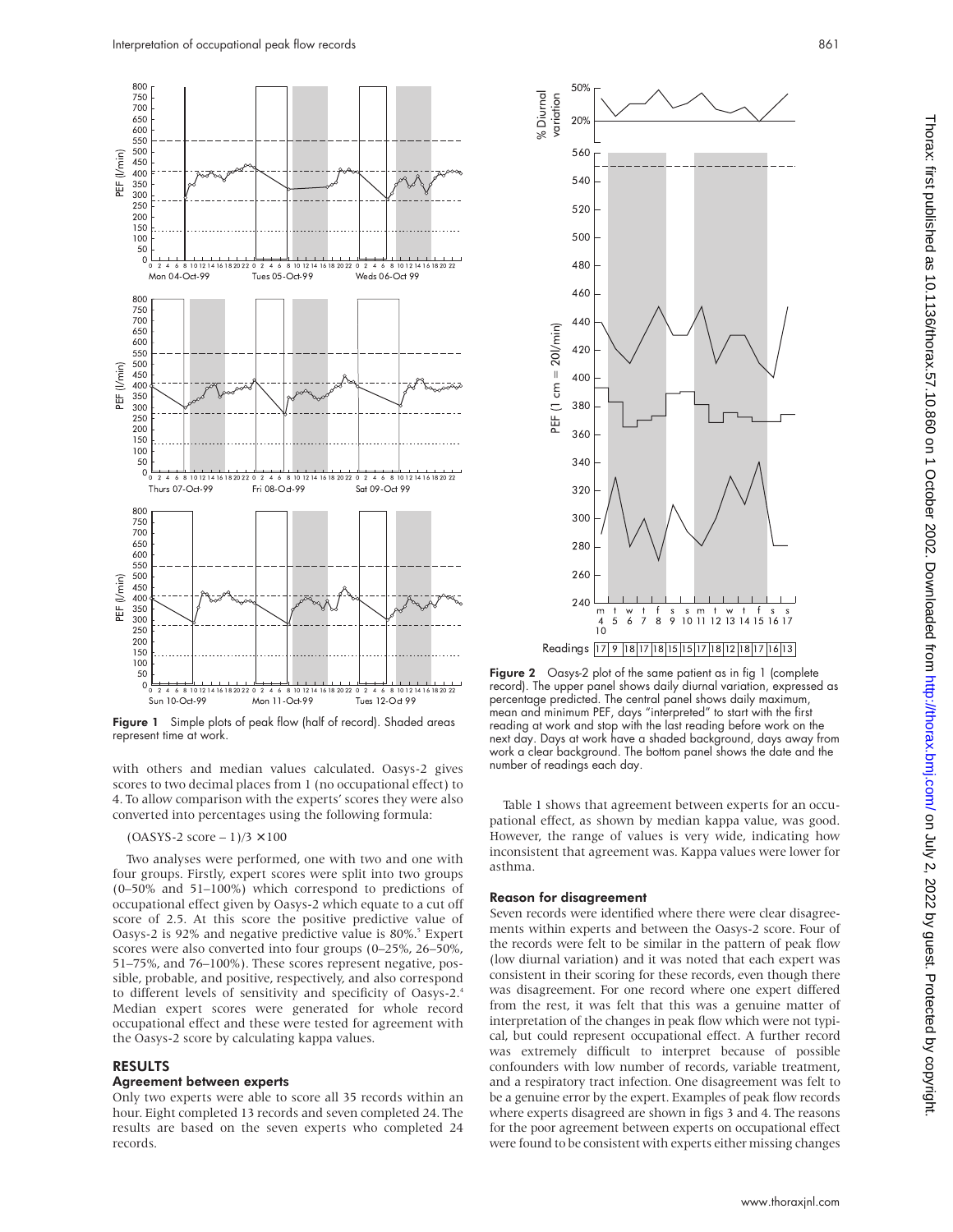|                                                       | Kappa score (2 groups)    | Kappa score (4 groups)    |
|-------------------------------------------------------|---------------------------|---------------------------|
| All work-rest-work and rest-work-rest periods (n=159) | 0.84                      | 0.70                      |
|                                                       | $(0.48 \text{ to } 0.87)$ | $(0.48 \text{ to } 0.74)$ |
| Whole record: occupational effect (n=24)              | 0.83                      | 0.62                      |
|                                                       | $(0.76 \text{ to } 0.88)$ | $(0.46 \text{ to } 0.71)$ |
| Whole record: "asthma" (n=24)                         | 0.58                      | 0.42                      |
|                                                       | $(0.42 \text{ to } 0.65)$ | $(0.24 \text{ to } 0.50)$ |

Values are median (interquartile range).

Kappa values of agreement are shown for two groups (negative and positive) and for four groups corresponding to clinical probabilities of negative, possible, probable, and positive.

regarded as significant by others, or finding other reasons to increase the likelihood of an occupational effect.

#### Agreement between Oasys-2 and individual experts The comparison of Oasys-2 with each expert for whole record

occupational effect revealed that experts were able to achieve median kappa values of 0.75 for two groups and 0.50 for four groups (table 2). For four groups, any one of all experts disagreed with Oasys-2 in 19 of 24 cases and, for two groups, any one expert disagreed with Oasys-2 in 10 of 24. Kappa values for median expert scores *v* Oasys-2 were 0.75 for two groups and 0.67 for four groups. There was general underscoring of



Figure 3 Peak flow recording (Oasys plot) showing low diurnal variation. One expert scored this record as positive for occupational effect, another gave it a score of 50%, and the rest less than 30%.



Figure 4 Oasys plot showing an asthmatic patient with confounding factors including a respiratory tract infection and variable treatment. There are also low numbers of daily measurements. Experts were very divided on their interpretation of this record.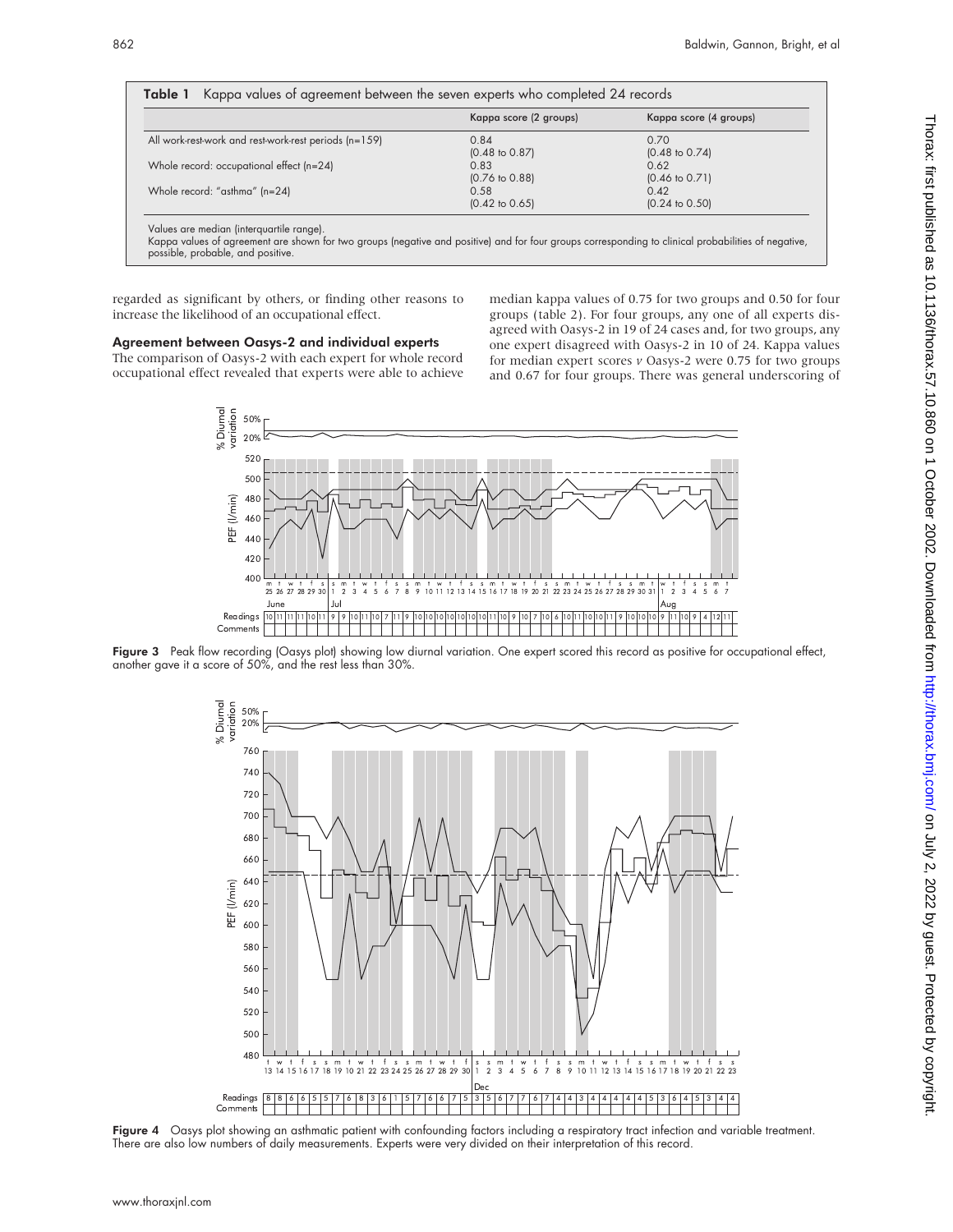| Agreement between experts and Oasys-2<br>Table 2 |                  |          |             |          |
|--------------------------------------------------|------------------|----------|-------------|----------|
| Expert                                           | Agreements/total |          | Kappa value |          |
|                                                  | 2 groups         | 4 groups | 2 groups    | 4 groups |
|                                                  | 20/24            | 14/24    | 0.67        | 0.44     |
| $\overline{2}$                                   | 23/24            | 18/24    | 0.92        | 0.67     |
| 3                                                | 21/22            | 17/22    | 0.91        | 0.70     |
| 4                                                | 21/24            | 17/24    | 075         | 0.61     |
| 5                                                | 21/24            | 15/24    | 0.75        | 0.50     |
| 7                                                | 20/24            | 14/24    | 0.67        | 0.44     |
| $\mathsf{R}$                                     | 18/24            | 13/24    | 0.50        | 0.39     |
| Median                                           |                  |          | 0.75        | 0.50     |

Analysis for whole record occupational effect: Two groups: 0–50 positive; 51–100 negative <sup>v</sup> Oasys cut off score 2.5. Four groups: 0–25, 26–50, 51–75, 76–100 <sup>v</sup> Oasys scores 1–1.5, 1.51–2, 2.01–2.5, 2.51–4.



Figure 5 Median expert scores v Oasys-2. Where experts disagreed with Oasys, they underscored records and were thus missing occupational effect.

the records compared with Oasys-2 (fig 5) with consistent differences between experts, some generally scoring higher than others. This explains why experts seemed to agree better between themselves than with Oasys-2.

No records were considered invalidated by the experts, but some were correctly noted to have missing values (not by all experts). Change of therapy, variable exposure, and suspected respiratory tract infection were all noted, but not by all experts.

#### **DISCUSSION**

This study has shown that, when experts recognised in the field of occupational medicine are asked to interpret PEF records which they use regularly in clinical practice, the level of agreement about what they mean is relatively low. Correct interpretation of PEF records is essential if they are to be an accurate measure of occupational airways disease.<sup>1-3</sup> PEF records are not universally employed by occupational physicians because of doubts about their reliability.<sup>67</sup> Falsification of records has been cited as one reason for unreliability,<sup>6</sup> but there are many other reasons why a record may be invalidated. These include respiratory tract infections, "laze effect" (where PEF gradually reduces due to lack of effort), "learn effect" (where PEF improves at the start of a record due to improved technique), changes of treatment, missing records, rounding figures to nearest values, and failure to identify variable exposures to allergens or irritants.

This study has identified clearly a further source of error that cannot be rectified by repeating the record: inter-observer variation. Agreement between experts was highly variable, particularly for four groups, and agreement was improved (for four groups) if the median expert scores were compared with Oasys-2. Individual experts varied in their level of scoring, some tending to score higher than others but no expert consistently scored higher than Oasys-2. Furthermore,

Oasys-2 has been shown to underscore compared with gold standard diagnoses such as specific bronchial provocation testing, but has high specificity. This suggests that Oasys-2 is not missing factors in the record which experts interpret as an occupational effect. The difference between scorers was similar to that found in experts reading chest radiographs using the ILO classification.<sup>8</sup> Other studies have shown slightly better agreement where a small number of experts have been compared.9 10 Agreement about the presence of asthma was even lower, reflecting the difficulty in diagnosing asthma from PEF records. Agreement was poor even for the six records where Oasys-2 scored a high probability of occupational effect; for these records there was complete agreement between experts in only three cases.

Experts were encouraged to complete their analyses in 1 hour. This could have had the effect of rushing experts and have reduced the quality of their assessments. However, in clinical practice records are often assessed at the sort of speed encountered in the study and a more ponderous approach may not have reflected the real world. A prolonged assessment of a record may not give the best result, especially where pattern recognition is employed. The fact that most experts only completed two thirds of the records in 1 hour is of interest in itself.

The sensitivity and specificity of Oasys-2 are established and are not subject to the observer variation shown here. Oasys-2 is less useful where a PEF record is indeterminate, except that it indicates that such a record is not useful for diagnosis and that an alternative measure is required such as recording before, during, and after a 2 week period removed from exposure. In the intermediate records experts were very variable in their responses which, in clinical practice, might lead to misdiagnosis. Identification of indeterminate records might therefore be an important function to prevent incorrect conclusions.

This study has identified differences in the interpretation of occupational PEF records by expert clinicians. Observer variation alone may account for difficulties which some have with the use of this method in the diagnosis of occupational airways disease.<sup>67</sup> The solution to this problem is to standardise the interpretation of the records with computer systems such as Oasys-2.

#### .....................

- Authors' affiliations
- D R Baldwin, Department of Respiratory Medicine, Nottingham City Hospital, Nottingham, UK
- P Gannon, P Bright, D T Newton, P S Burge, Department of

Respiratory Medicine, Birmingham Heartlands Hospitals, Birmingham, UK<br>**A Robertson,** Occupational Health Department, Selly Oak Hospital, Birmingham, UK

- K Venables, Occupational Health Service, University of Oxford, Oxford, UK
- B Graneek, Royal Marsden Hospital, London, UK
- R D Barker, King's Collage Hospital, London, UK
- C F A Pantin, Department of Respiratory Medicine, North Staffordshire Hospital, UK

A Cartier, J-L Malo, Hôpital du Sacre-Coeur, Montreal, Canada M Wilsher, Respiratory Services, Green Lane Hospital, Auckland, New Zealand

Funding source: none

Conflict of interest: none

#### **REFERENCES**

- 1 Turner-Warwick M. On observing patterns of airflow obstruction in chronic asthma. Br J Dis Chest 1977;71:73–86.
- 2 Malo JL. Assessment of peak expiratory flow in asthma. Curr Opin Pulm Med 1996;2:75–80.
- 3 Bright P, Burge PS. The diagnosis of occupational asthma from serial measurements of lung function at and away from work. Thorax 1996;51:857–63.
- 4 Venables KM, Burge PS, Davison AG, et al. Peak expiratory flow rate records in surveys: reproducibility of observers' reports. Thorax 1984;39:828–32.